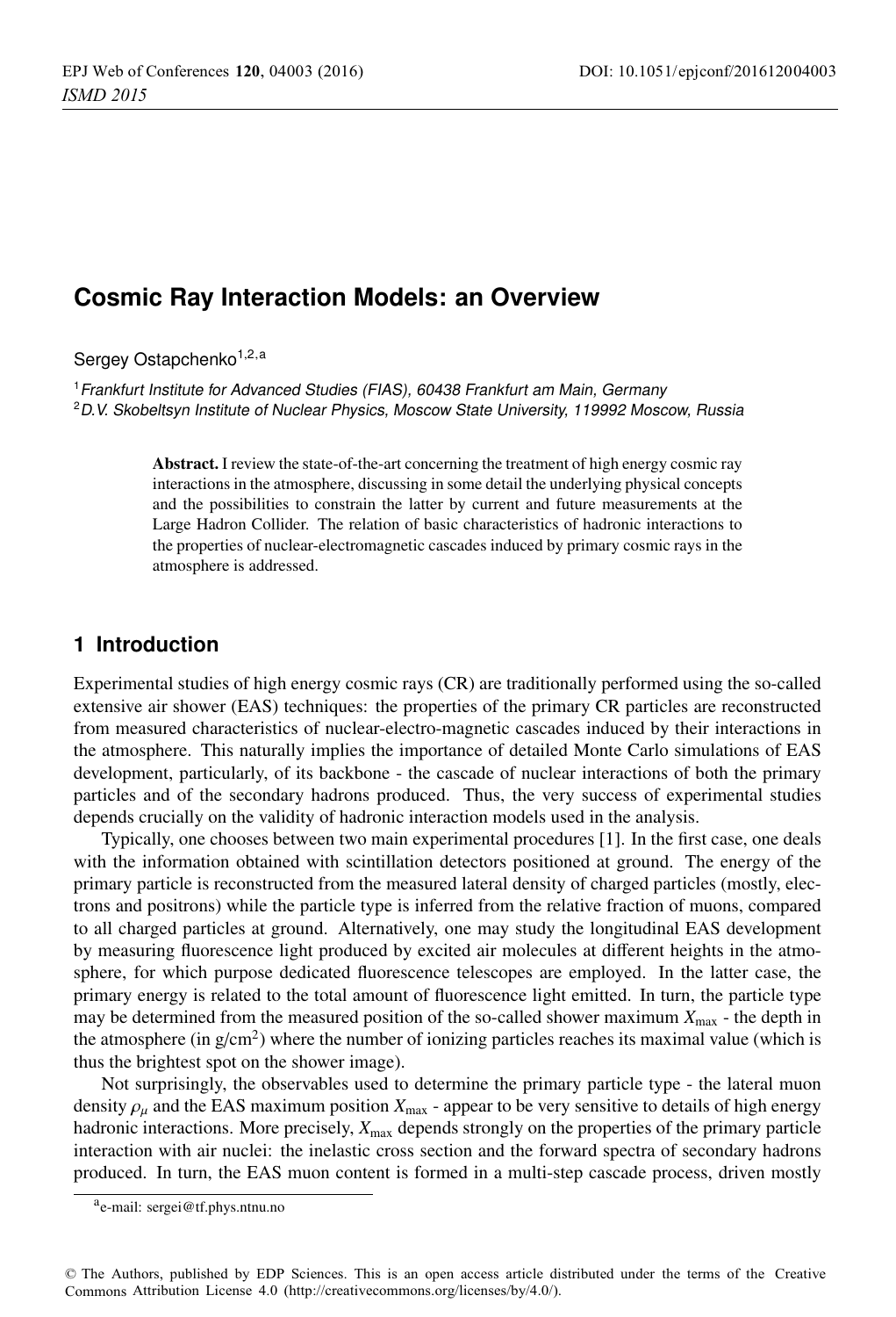by interactions of secondary pions and kaons with air. Hence,  $\rho_{\mu}$  depends strongly on the properties of pion-air collisions, most importantly, on the multiplicity and spectral shape for charged hadrons produced.

The discussion above helps one to understand the basic requirements to cosmic ray interaction models: a treatment of various hadron-nucleus and nucleus-nucleus interactions over a wide energy range, including the respective inelastic cross sections and particle production, with a special importance of forward particle spectra. By far, the most crucial requirement is the one for a significant predictive power, which stems from the fact that there is a little possibility for model tuning based on air shower data. Rather, cosmic ray data allow one to check the overall consistency of a model approach in question.

Among the models most frequently used in cosmic ray studies have been QGSJET [2] and SIBYLL [3], as well as more recent ones: QGSJET-II [4, 5] and EPOS [6, 7]. Overall, CR interaction models behaved rather well when confronted with the first set of data from Run 1 of LHC [8]. QGSJET-II and EPOS had been further retuned with LHC data, and an update of the SIBYLL model is in progress [9].

## **2 Underlying physical approaches**

By construction, CR interaction models are designed to cope with both nonperturbative "soft" and hard processes. QGSJET(-II) and EPOS employ the so-called "semihard Pomeron" approach [10, 11], treating both contributions within the Reggeon Field Theory framework [12]. Basically, one introduces a "soft-hard" separation scale  $Q_0^2$ , describing parton evolution in the perturbative range of high virtuality  $|q^2| > Q_0^2$  by means of DGLAP equations. In turn, for "soft"  $(|q^2| < Q_0^2)$  parton cascades (and for a "soft pre-evolution" for hard cascades) a phenomenological soft Pomeron amplitude is employed. The total amplitude of a "general Pomeron" which contains both kinds of processes is used as a basic building block to develop a Pomeron calculus and to derive all partial cross sections and probabilities for particular final states [4, 6, 11].

On the other hand, SIBYLL is similar to most of the Monte Carlo generators used in the collider physics, being based on the "minijet" approach [13]. The latter employs an eikonalization of the inclusive cross section  $\sigma_{pp}^{jet}(s, p_t^{cut})$  for the production of parton jets of transverse momenta  $p_t > p_t^{cut}$ . Partial probabilities for having a given number of jet pairs for some impact parameter *b* are expressed via the eikonal function defined by a product of  $\sigma_{pp}^{jet}(s, p_t^{cut})$  and a parton overlap function  $A(b)$ . This is further supplemented by a simplified treatment of soft processes.

There are substantial similarities between the results of the two approaches concerning the description of inclusive hadron spectra in the central rapidity region. This is, first of all, due to a calibration of the models to similar sets of accelerator data. Moreover, in the very high energy limit, the bulk of central particle production comes from a hadronization of (mini-)jets, thus being driven by the input parton momentum distribution functions and DGLAP evolution.

However, the predictions of the two approaches differ significantly in the fragmentation region. In the "semihard Pomeron" scheme, multiple scattering affects both central and forward production of hadrons, creating thus long-range rapidity correlations. This gives rise to a noticeable violation of Feynman scaling in the fragmentation region and of the limiting fragmentation. Also the plateaulike behavior of the pseudorapidity  $\eta$  spectra of secondary hadrons extends to large values of  $\eta$ . In contrast, in minijet-like models, multiple scattering affects mostly central hadron production, being almost decoupled from the fragmentation region. As a consequence, the above-discussed effects are practically absent in that case.

Actually, the minijet-like scheme is somewhat disfavored by recent combined measurements of η-density of charged hadrons *dn*/*d*η by the CMS and TOTEM experiments [14]. Indeed, the ob-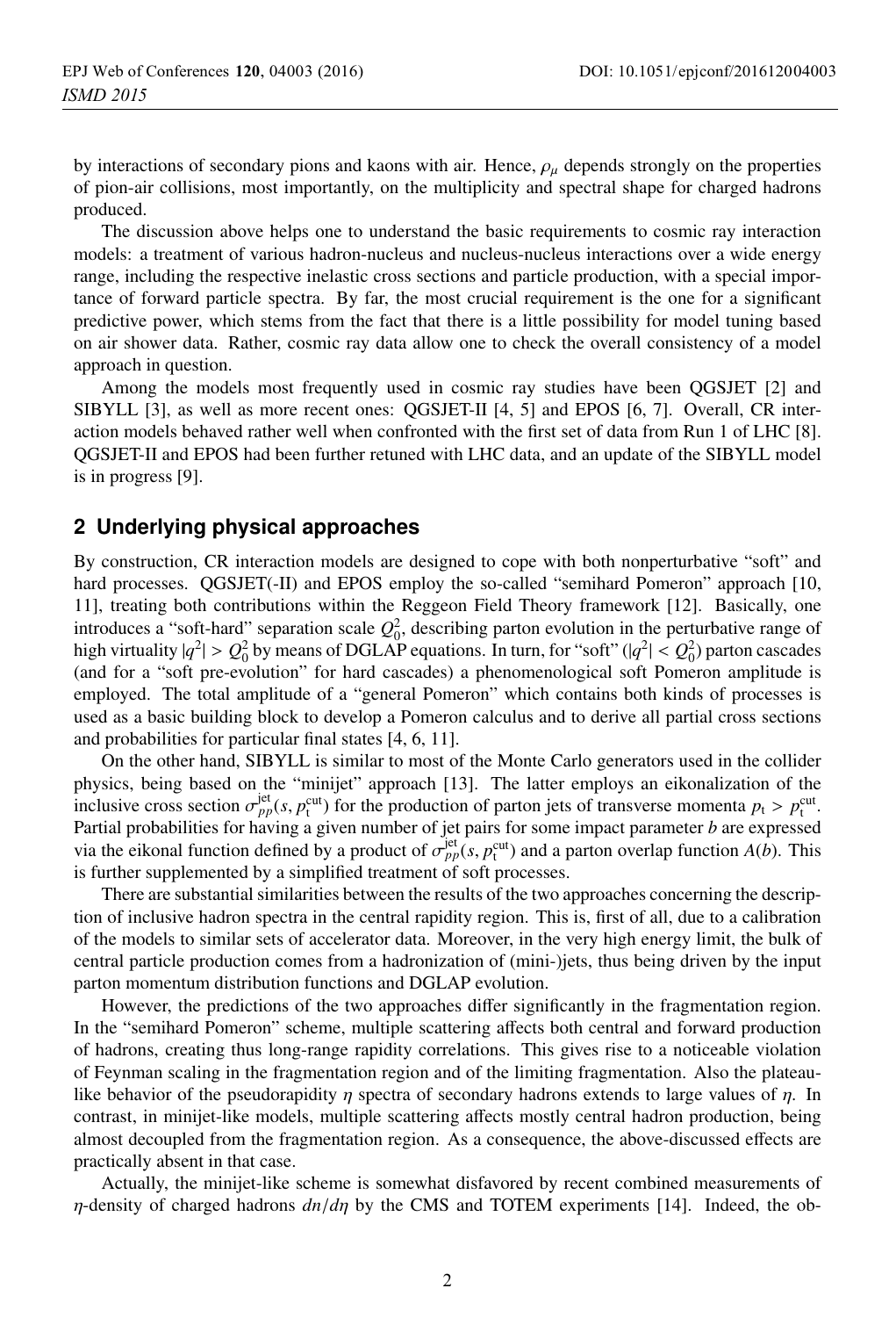

**Figure 1.** Longitudinal momentum spectra of neutral pions ( $p_t < 0.2$  GeV) in proton-proton collisions at  $\sqrt{s} = 7$ TeV, calculated using QGSJET-II-04 (left) or SIBYLL 2.1 (right) for different "centrality" triggers:  $\geq 1$ ,  $\geq 5$ , and  $\geq 10$  charged hadrons with  $p_t > 0.5$  GeV at  $|\eta| < 2.5$  - solid, dashed, and dot-dashed lines respectively.

served η-dependence of *dn*/*d*η in inelastic and nondiffractive event samples has been correctly reproduced by EPOS and QGSJET-II while other Monte Carlo generators in the study, e.g. various tunes of PYTHIA[15], fell short of describing the high yield of secondary hadrons in the TOTEM detector. Another important piece of evidence comes from studies of forward production of neutral pions by the LHCf experiment [16]: due to their characteristic scaling-like behavior,  $\pi^0$  spectra of the SIBYLL and PYTHIA models appear to be too hard compared to the experimental observations.

However, a more reliable discrimination between the two basic approaches requires to study correlations between central and forward particle production, which may be realized in combined measurements by e.g. ATLAS and LHCf detectors. Indeed, triggering different levels of activity in ATLAS, for example, measuring at least 1, 5, or 10 charged hadrons of  $p_t > 0.5$  GeV at  $|\eta| < 2.5$ , one could be able to discriminate between predictions of models of the two discussed types, as illustrated in Fig. 1 for a particular case of QGSJET-II-04 [5] and SIBYLL 2.1 [3] models. Similar studies may be performed with the CMS and TOTEM detectors.

## **3 Uncertainties of model predictions for**  $X_{\text{max}}$

By far, the most suitable EAS parameter for studying primary CR composition is the shower maximum depth *X*max. Apart from the possibility to measure it reliably by modern air fluorescence detectors, the uncertainties of the respective model predictions have been greatly reduced with the start of the Large Hadron Collider - primarily, thanks to the precise measurements of the total and elastic proton-proton cross sections by the TOTEM and ATLAS experiments [17, 18].

Yet another potential source of uncertainty for  $X_{\text{max}}$  is related to its sensitivity to the rate of inelastic diffraction in proton-proton and proton-nucleus collisions. Meanwhile, there exists presently a serious tension between the results of diffraction measurements at LHC by the TOTEM and CMS experiments, as discussed in [19, 20]. The potential impact of the latter on the calculated shower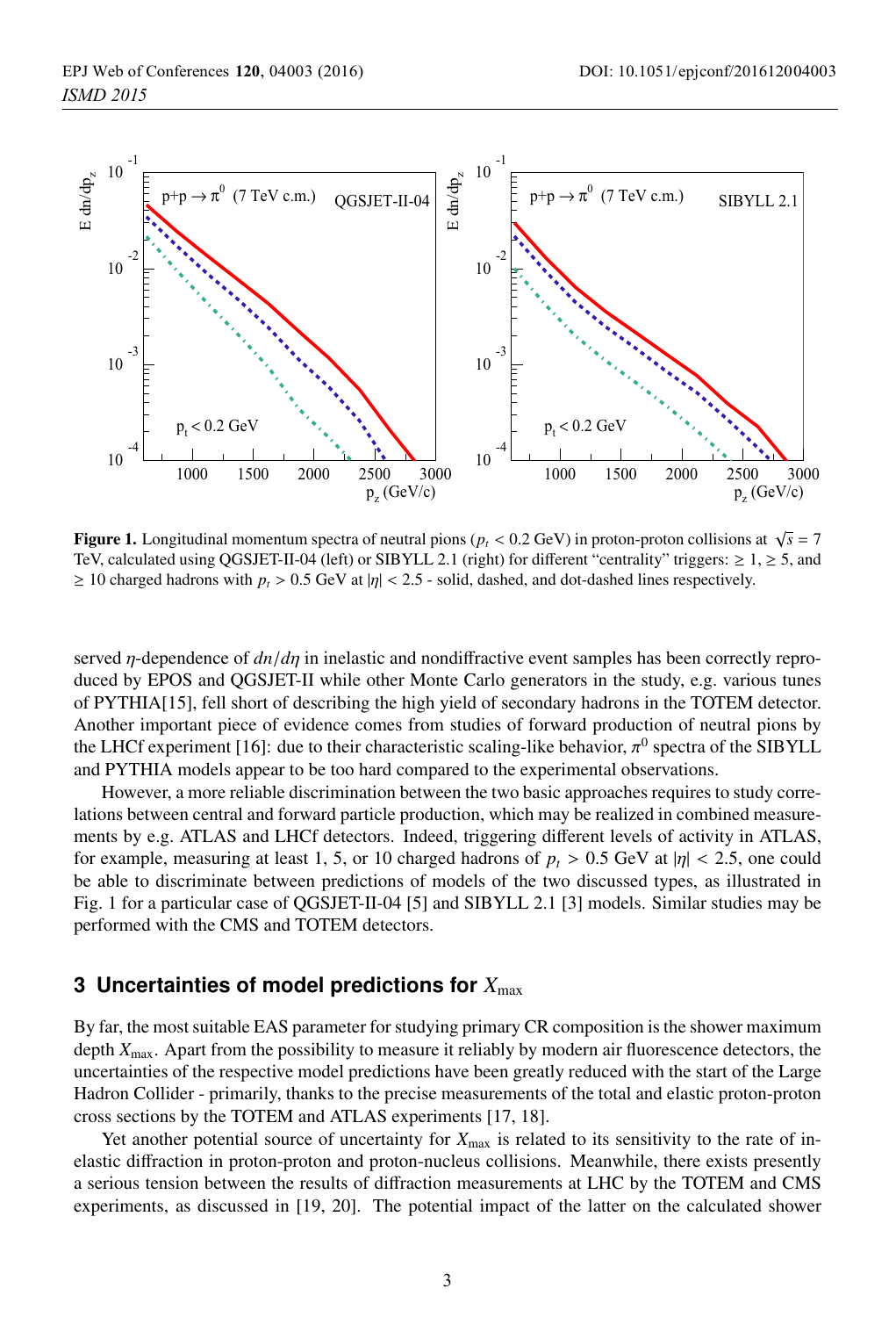

Figure 2. Primary energy dependence of the average shower maximum depth (left) and of the maximum of the muon production profile (right) for proton-initiated EAS, calculated using the EPOS-LHC or QGSJET-II-04 models (respectively blue and red solid lines), or applying mixed model descriptions, as explained in the text (dashed, dot-dashed, and dotted lines).

maximum position has been studied in [19] in the framework of the QGSJET-II-04 model. In more detail, one considered two alternative model parameter tunes which allowed one to reproduce either the TOTEM or CMS results on single and double diffraction cross sections, while leaving essentially unchanged the model results for  $\sigma_{pp}^{\text{tot/el}}$  and for central particle production. Applying these alternative model tunes to EAS simulations, one observed that the difference between the respective  $X_{\text{max}}$  predictions does not exceed 10  $g/cm<sup>2</sup>$ , being thus comparable to the characteristic uncertainty of shower maximum measurements by modern EAS experiments.

However, present differences between various calculations of  $X_{\text{max}}$  are substantially bigger, e.g. reaching 20  $g/cm<sup>2</sup>$  in the ultra high energy limit in the particular case of the QGSJET-II-04 [5] and EPOS-LHC [7] models, the corresponding  $X_{\text{max}}$  predictions being shown by red and blue solid lines respectively in Fig. 2 (left). This is rather surprising, taking the fact that both models have been recently updated using LHC data. Thus, the question arises if the analysis of Ref. [19] was not general enough or the position of the shower maximum depends on some other characteristics of hadronic interactions, not well constrained by the present LHC data.

To reveal the interaction features which are responsible for the above-discussed differences in *X*max predictions, we are going to use a "cocktail" model approach, using QGSJET-II-04 results for some selected interactions of hadrons in the atmospheric cascades or for some particular features of the primary interaction, while treating the rest with the EPOS-LHC model. As the first step, we apply QGSJET-II-04 to determine the position of the primary particle interaction in the atmosphere and to describe the production of secondary nucleons in this interaction; all other characteristics of the first proton-air collision and all the subsequent interactions of secondary hadrons in the cascade are treated using EPOS-LHC. This way we check the sensitivity of the calculated shower maximum depth to the model differences concerning the proton-air cross section and the predicted spectra of leading nucleons (the latter thus comprise the effects of the inelastic diffraction). The obtained  $X_{\text{max}}$  shown by the green dot-dashed line in Fig. 2 (left) differs from the original EPOS-LHC results by not more than 5 g/cm<sup>2</sup>, which is well within the uncertainty range obtained in [19].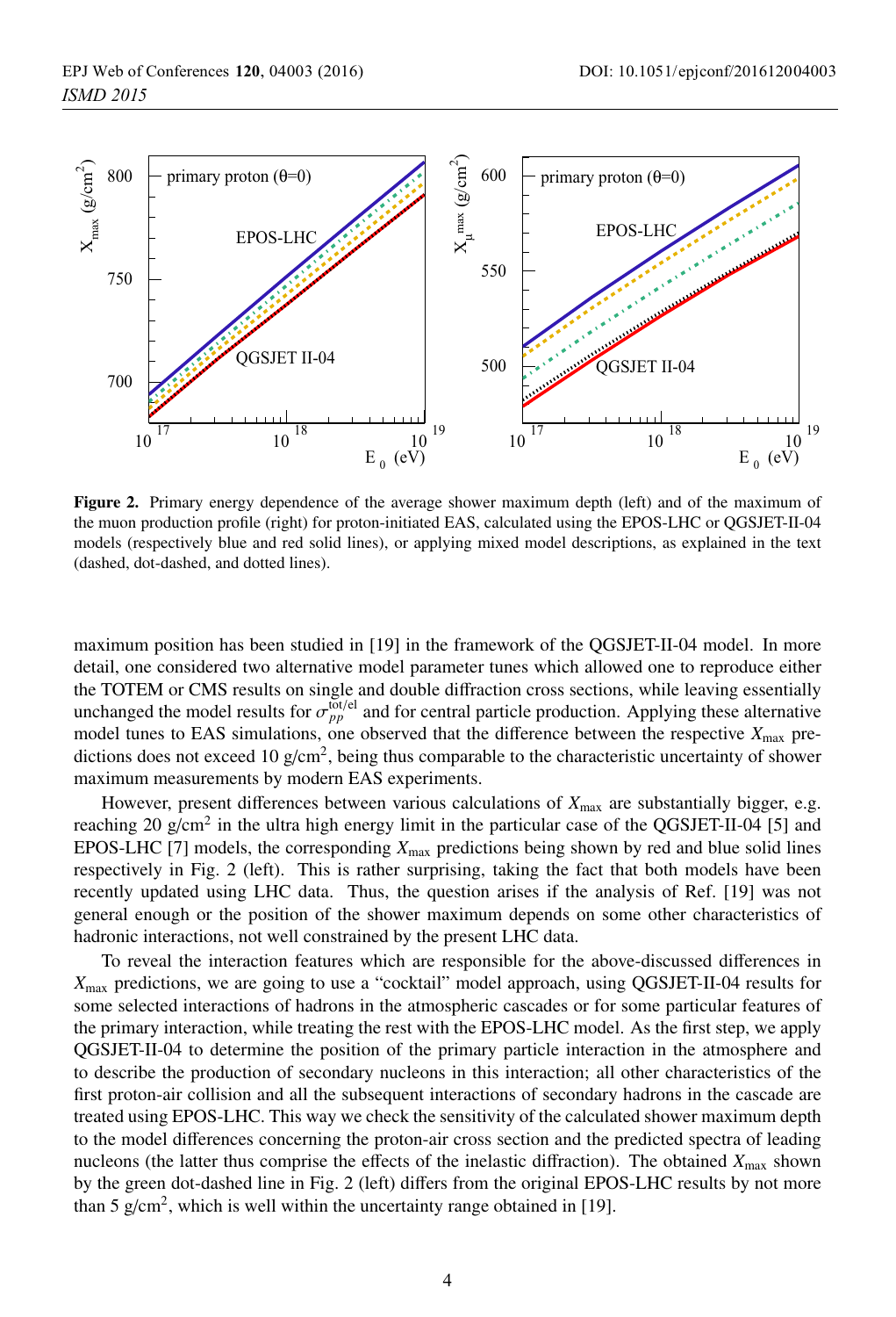Further, we apply QGSJET-II-04 to describe all the characteristics of the primary interaction while treating the rest of the hadron cascade using EPOS-LHC. The obtained  $X_{\text{max}}$  shown by the yellow dashed line in Fig. 2 (left) is shifted further towards the QGSJET-II-04 results by up to 5 g/cm<sup>2</sup>. This additional shift is explained by somewhat softer spectra of secondary mesons, most importantly, of secondary pions in QGSJET-II-04, compared to the EPOS-LHC model. Here we actually observe an important change in the physics of the hadronic cascade in the atmosphere. At lower energies, there is a very pronounced "leading nucleon" effect, i.e. the most energetic secondary particles in proton-air collisions are typically protons and neutrons (produced either directly or via decays of hyperons and resonances). On the other hand, in the very high energy limit the energy loss of leading nucleons is noticeably higher and the most energetic secondary hadron may well be a pion or a kaon.

What is the reason for the remaining difference with the QGSJET-II-04 results? One potential explanation could have been a difference between the two models concerning the predicted pion-air cross section or/and concerning the multiplicity and spectral shape for secondary mesons. However, the real reason is a different and a more interesting one. If we apply QGSJET-II-04 to describe both the primary interaction and the production of nucleons and antinucleons in all the secondary hadronair collisions, while treating the rest with EPOS-LHC, the obtained *X*max shown by the black dotted line coincides with the QGSJET-II-04 results. Thus, it is the more copious production of baryonantibaryon pairs and harder (anti-)baryon spectra in EPOS-LHC<sup>1</sup> [21] that gives rise to the largest differences in *X*max predictions of the two models in the very high energy limit.

#### **4 Constraining model predictions for** *X*max **by cosmic ray data**

As demonstrated in Section 3, a large part of the model uncertainty for  $X_{\text{max}}$  is related to the treatment of proton-air interactions at very high energies, in particular, to the predicted diffraction rate and the forward spectra of secondary mesons. There are serious hopes that this will be strongly constrained by further studies of proton-proton and proton-nucleus collisions at LHC. Of particular importance are the measurements of very forward production of neutral pions by the LHCf experiment [16], which already demonstrated that the spectra predicted by EPOS-LHC are somewhat harder than the observed ones. However, another serious uncertainty is related to the production of baryon-antibaryon pairs in pion-air interactions. While more precise measurements of (anti-)baryon spectra at fixed target energies may be performed by the NA61 experiment [23], the prospects for extending such studies to much higher energies are rather dim.

Nevertheless, the discussed mechanism can be constrained indirectly by characteristics of EAS induced by very high energy cosmic rays. Recently, Pierre Auger collaboration reported measurements of the so-called maximum muon production depth in air showers,  $X_{\text{max}}^{\mu}$  - the depth in the atmosphere  $(in g/cm<sup>2</sup>)$  where the rate of muon production via decays of pions and kaons reaches its maximal value [24]. One observed a strong contradiction between the results of EAS simulations with EPOS-LHC and the experimental data: the measured maximum of the muon production profile appeared to be reached much higher in the atmosphere than predicted by the model, even when the heaviest possible primary cosmic ray nuclei were considered.

There are both similarities and differences concerning the relation of  $X_{\text{max}}$  and  $X_{\text{max}}^{\mu}$  to the properties of hadron-air interactions. Obviously, both characteristics are sensitive to the position  $X_0$  of the primary particle interaction in the atmosphere, which depends on the respective inelastic cross section: fluctuations of *X*<sup>0</sup> shift the whole cascade upwards and downwards in the atmosphere and thus do so

<sup>1</sup>Production of baryon-antibaryon pairs in EPOS-LHC has been tuned to reproduce fixed-target data on pion-proton collisions from [22]. There are, however, indications on serious particle misidentification effects in that experiment: e.g., large differences between the reported forward spectra of secondary protons and antiprotons in  $\pi^+ + p \to p$  and  $\pi^- + p \to \bar{p}$  reactions.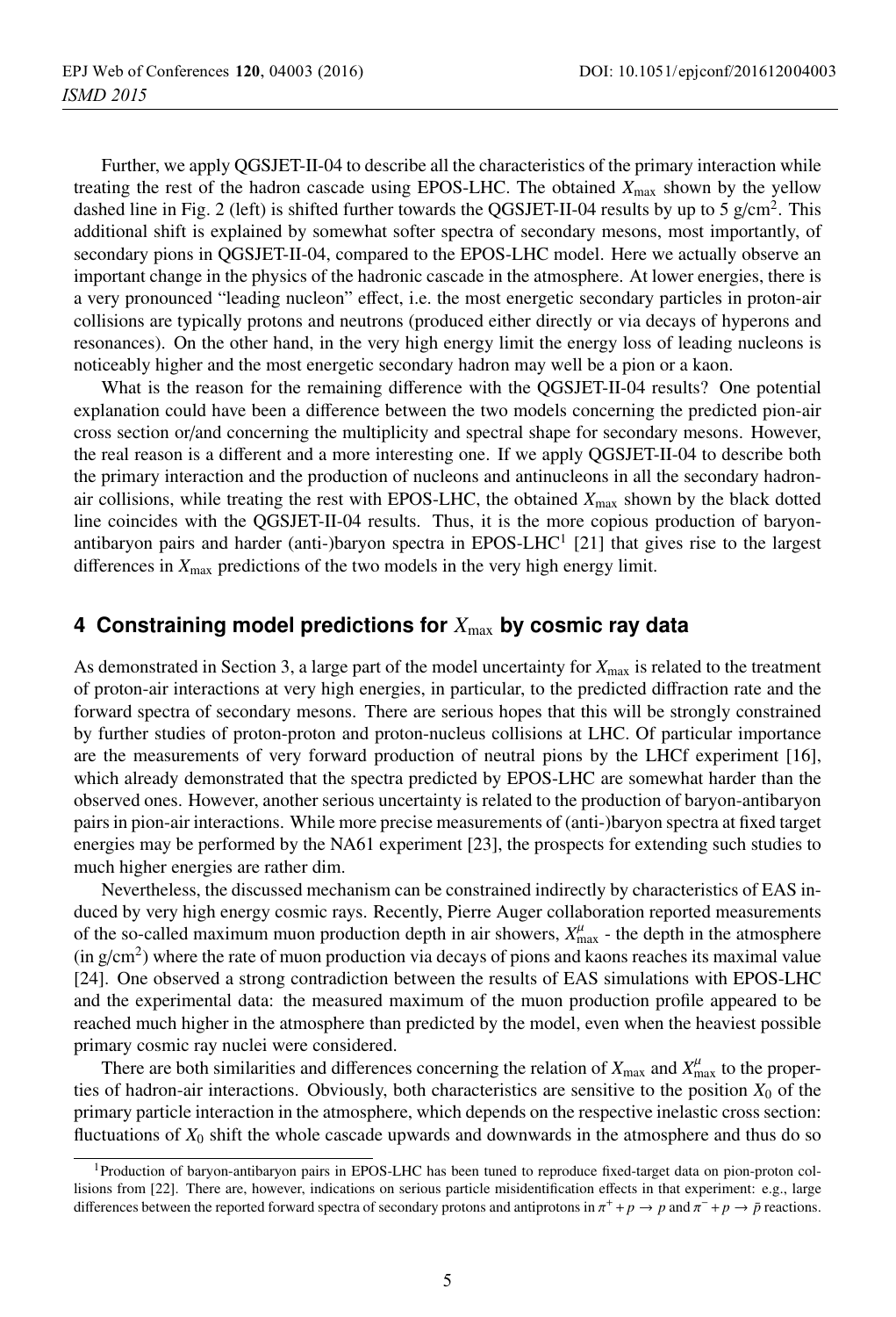for  $X_{\text{max}}$  and  $X_{\text{max}}^{\mu}$  for a particular shower. However, in contrast to  $X_{\text{max}}$ , maximum muon production depth is much less sensitive to the production of secondaries in the primary interaction. EAS muon content rather depends on the multi-step hadronic cascade in which the number of pions and kaons increases in an avalanche way until the probability of their decays becomes comparable to the one for interactions. This happens when energies for most of the hadrons approach the so-called critical energy: around 100 GeV for charged pions and an order of magnitude higher for charged kaons [25]. The position of the maximum of the muon production profile is actually close to this turning point.

From the above-discussion, it is clear that  $X_{\text{max}}^{\mu}$  is very sensitive to the forward spectral shape of secondary mesons in pion-air collisions: producing in each cascade step a meson of a slightly higher energy would mean that a larger number of cascade branchings is required for reaching the critical energy, with the result that the maximum of the muon production profile will be observed deeper in the atmosphere. However, there exists another potential mechanism which may influence model predictions for  $X_{\text{max}}^{\mu}$ . If the production of baryon-antibaryon pairs in pion-air interactions is copious enough, it will also influence the obtained  $X_{\text{max}}^{\mu}$ . Indeed, (anti-)nucleons do not decay, hence, they continue to interact even when their energies fall below 100 GeV, producing additional generations of secondary hadrons in the cascade. Muons emerging from decays of secondary pions and kaons created in interactions of such low energy (anti-)nucleons contribute to the elongation of the muon production profile and give rise to larger values of  $X_{\text{max}}^{\mu}$ . It is noteworthy that the respective effect is noticeable if (and only if) the yield of baryon-antibaryon pairs in pion-air interactions is comparable to the one of secondary pions.

To reveal the reasons for the large difference of the values of  $X_{\text{max}}^{\mu}$ , predicted by QGSJET-II-04 and EPOS-LHC, shown respectively by red and blue solid lines in Fig. 2 (right), we are going to use the same "cocktail" model approach as in the previous Section. First, we apply QGSJET-II-04 to describe all the characteristics of the primary interaction while treating the rest of the hadron cascade using EPOS-LHC [yellow dashed line in Fig. 2 (right)]. As expected, the obtained  $X_{\text{max}}^{\mu}$  deviates only slightly from the pure EPOS-LHC calculation (by less than  $7 \text{ g/cm}^2$ ): the bulk of the difference between QGSJET-II-04 and EPOS-LHC predictions for the maximum of the muon production profile is due to secondary (mainly pion-air) interactions in the cascade. Further, we apply QGSJET-II-04 to describe both the primary interaction and the production of nucleons and antinucleons in all the secondary hadron-air collisions, while treating the rest with EPOS-LHC. The obtained  $X_{\text{max}}^{\mu}$  shown in Fig. 2 (right) by the green dot-dashed line appears to be right in the middle between the QGSJET-II-04 and EPOS-LHC results. Finally, we have to check if the remaining half of the difference between the two models is indeed due to harder spectra of secondary mesons in EPOS-LHC for pion-air and kaon-air collisions. To this end, we use QGSJET-II-04 to describe the production of mesons for  $x_F > 0.1$  in all the secondary hadron-air interactions, apart from treating the primary interaction and the production of nucleons and antinucleons in secondary collisions. It is easy to see that the result shown by the black dotted line is indeed very close to the pure QGSJET-II-04 calculation.

## **5 Conclusions**

We have demonstrated that both the maximum of the muon production profile and the average shower maximum depth are very sensitive to properties of very high energy pion-air and kaon-air interactions. In particular, a large part of the difference between the predictions of the QGSJET-II-04 and EPOS-LHC models for the two EAS characteristics is due to the copious production of baryon-antibaryon pairs in pion-air collisions in the latter model. As a matter of the fact, the mechanism is thus disfavored by the measurements of  $X_{\text{max}}^{\mu}$  by the Pierre Auger experiment, which puts serious constraints on potential variations of model predictions for the shower maximum depth.